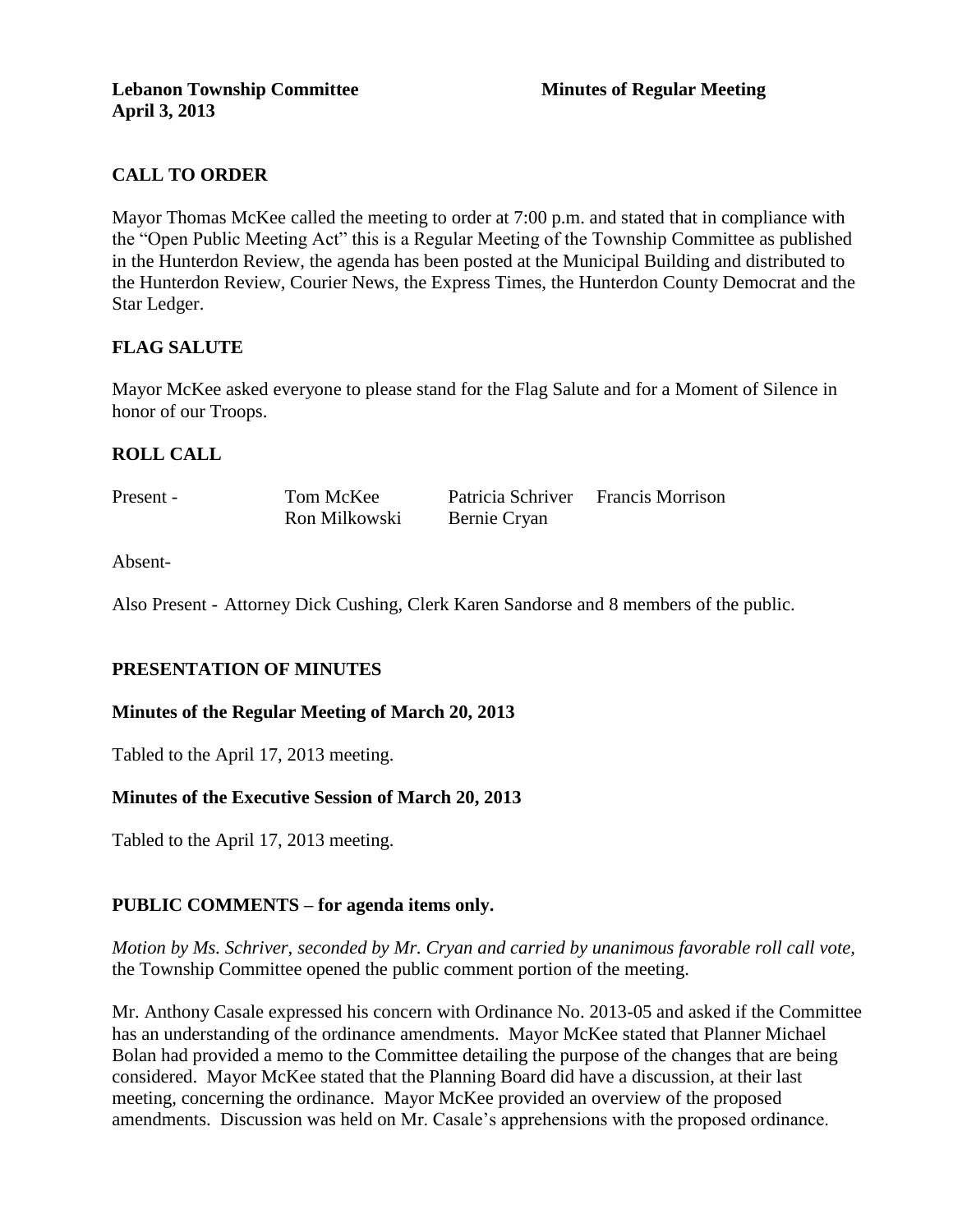LTCM 04/03/2013 Page 2 of 14

Mr. Casale stated his concern with Nextel, not paying rent as the Co-locator on the Municipal Cell Tower. Mr. Casale stated that permits have been issued and Nextel has entered into a Development Fee with the lead bidder to put up the tower. Mr. Casale stated that Nextel occupies the premise, electric has been installed and their name appears on the permit which was obtained by the lead bidder. Mr. Casale stated that Verizon built the deck for Nextel and therefore they have occupied a place on the tower. Mr. Casale stated that the Co-locator Agreement has been partially executed and it did not provide for a grace period in the commencement of rent. Attorney Cushing stated that the agreement is set up that the Co-locator begins paying the later of either the execution of the agreement or when the building permits are obtained. Attorney Cushing stated that Verizon received a building permit for its operation. The Construction Code Official informed Attorney Cushing that as far as he knows, Nextel has not moved forward with their permits. Attorney Cushing stated that Nextel will probably not need a building permit; they will only need an electrical permit. Attorney Cushing stated that he spoke to Nextel's attorney and he stated that Nextel has not yet obtained the electrical permit. Attorney Cushing stated that Nextel is now ready to execute the necessary agreements. This will hopefully trigger the obligation of paying the \$2000.00 per month rent, with the Township receiving \$1000.00 of it. Attorney Cushing stated that the Committee needs to decide if they want to move forward in executing the agreement and receiving the rent or do they want to argue the point of past rent which could take some time and create additional legal costs. Mr. Casale stated that each Co-locator should provide for their individual insurance. Mr. Casale asked that the Committee negotiate a good contract.

Mr. Casale stated that he does not understand why the red light application was denied for the Fire Chief.

Mr. Casale stated that his opinion is to deny the request of the prior squad to store the EMS records.

*Motion by Ms. Schriver, seconded by Mr. Morrison and carried by unanimous favorable roll call*  vote, the Township Committee closed the public comment portion of the meeting.

# **ORDINANCE**

# **Ordinance No. 2013-04- HIGHLANDS COUNCIL FOR PLAN CONFORMANCE FOR THE PLANNING AREA**

*Motion by Ms. Schriver, seconded by Mr. Morrison and carried by unanimous favorable roll call*  vote*,* the public hearing for Ordnance No. 2013-04 was opened.

Ms. Laurie Hoffman asked for an explanation of the ordinance.

*Motion by Ms. Schriver., seconded by Mr. Morrison and carried by unanimous favorable roll call*  vote, the public hearing for Ordinance No. 2013-04 was closed.

*Motion by Ms. Schriver, seconded by Mr. Milkowski and carried by unanimous favorable roll call*  vote, the Township Committee adopted Ordinance No. 2013-04 as written below.

#### **ORDINANCE NO. 2013-04 TOWNSHIP OF LEBANON**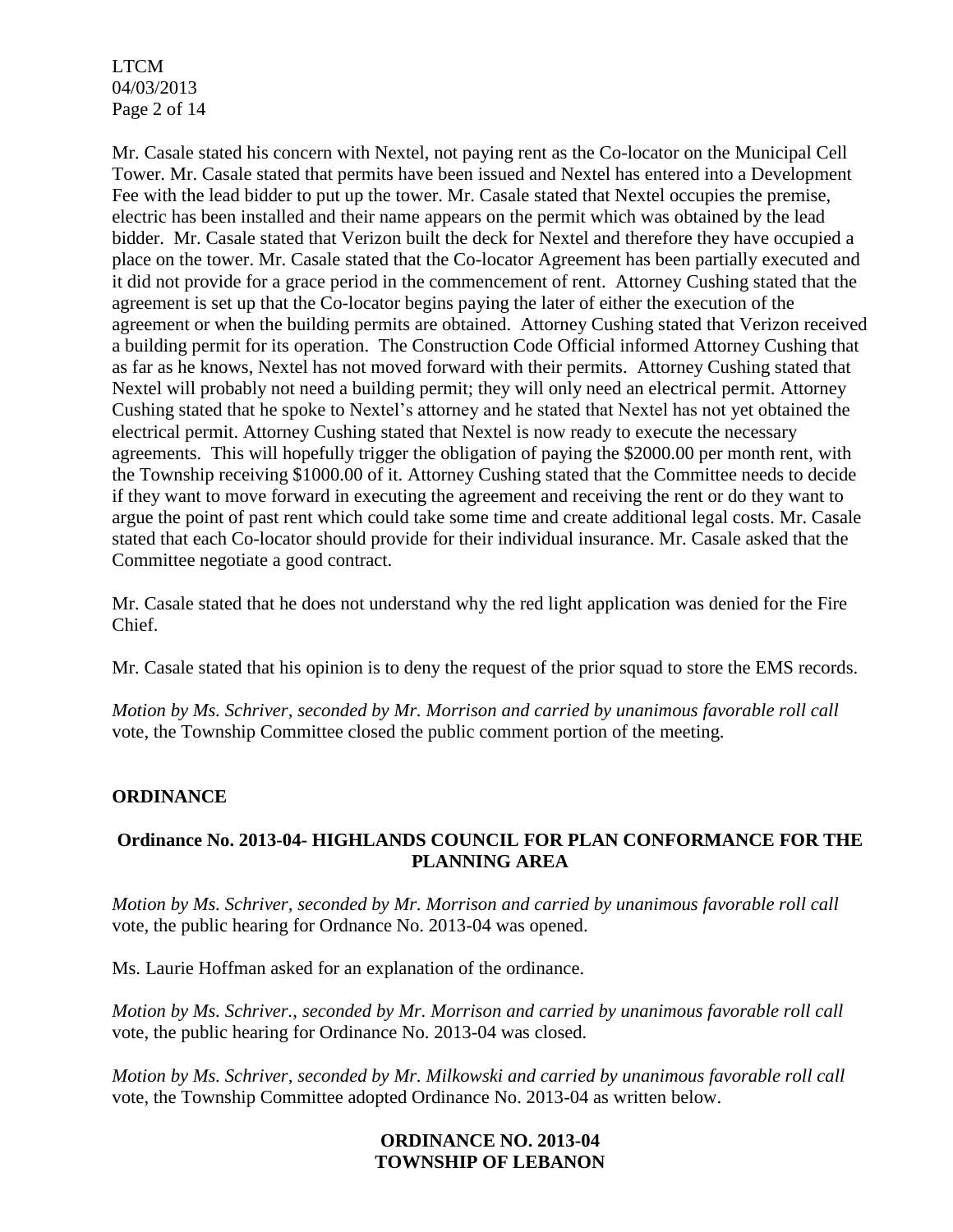#### **COUNTY OF HUNTERDON STATE OF NEW JERSEY AN ORDINANCE TO PETITION THE HIGHLANDS COUNCIL FOR PLAN CONFORMANCE FOR THE PLANNING AREA**

**NOW, THEREFORE, BE IT ORDAINED** by the Township Committee of the Township of Lebanon:

#### **Section 1 Purpose**

The Township of Lebanon is located partially within that portion of the New Jersey Highlands Region defined by the Highlands Act, as the "Planning Area" (see definitions, below). This Ordinance is enacted pursuant to Section 15.a. of the Highlands Water Protection and Planning Act (Highlands Act, N.J.S.A. 13:20-1 et seq.), which provides that a municipality may choose to conform its master plan, development regulations, and other regulations to the provisions of the Highlands Regional Master Plan, with respect to lands located within the Planning Area, and by Ordinance, petition the New Jersey Highlands Water Protection and Planning Council (Highlands Council) for Plan Conformance approval of such planning and regulatory documents.

By adoption of this Ordinance, the Township Committee of the Township of Lebanon establishes that the municipality shall conform its master plan, development regulations, and all other regulations applicable to the use and development of land within the Planning Area of the municipality, to achieve consistency with the goals, requirements, and provisions of the Highlands Regional Master Plan. Said conformance shall be in accordance with the provisions of Highlands Council approval of the municipality's Petition for Plan Conformance, which was previously submitted to the Highlands Council by Resolution adopted by the Township Committee on January 20, 2010, and which the Highlands Council approved with certain conditions by Highlands Council Resolution No. 2011-36, adopted on October 13, 2011. Further, this Ordinance specifically reserves the rights of the municipality as specified by the Highlands Act, with respect to the voluntary nature of Plan Conformance for the Planning Area.

# **Section 2 Basis and Background**

The Highlands Act finds and declares that protection of the Highlands Region is an issue of State level importance because of its vital link to the future of the State's drinking water supplies and other significant natural resources. The Highlands Act creates a coordinated land use planning system requiring the Highlands Council to prepare and adopt a Regional Master Plan that serves to protect, restore and enhance the significant resources of the Highlands Region. The Highlands Act sets forth a bifurcated system for municipal conformance with the goals, requirements and provisions of the Regional Master Plan. Pursuant to Section 14.a. of the Highlands Act, a municipality located wholly or partially in the Preservation Area was required to submit by December 8, 2009 a revised municipal master plan, development regulations and other regulations, as applicable to the development and use of land in the Preservation Area, to conform them with the Regional Master Plan.

Pursuant to Section 15.a. of the Highlands Act, for a municipality located wholly in the Planning Area or for any portion of a municipality lying within the Planning Area, the municipality may submit at any time a revised master plan, development regulations and other regulations, as applicable to the development and use of land in the Planning Area, that conforms with the Regional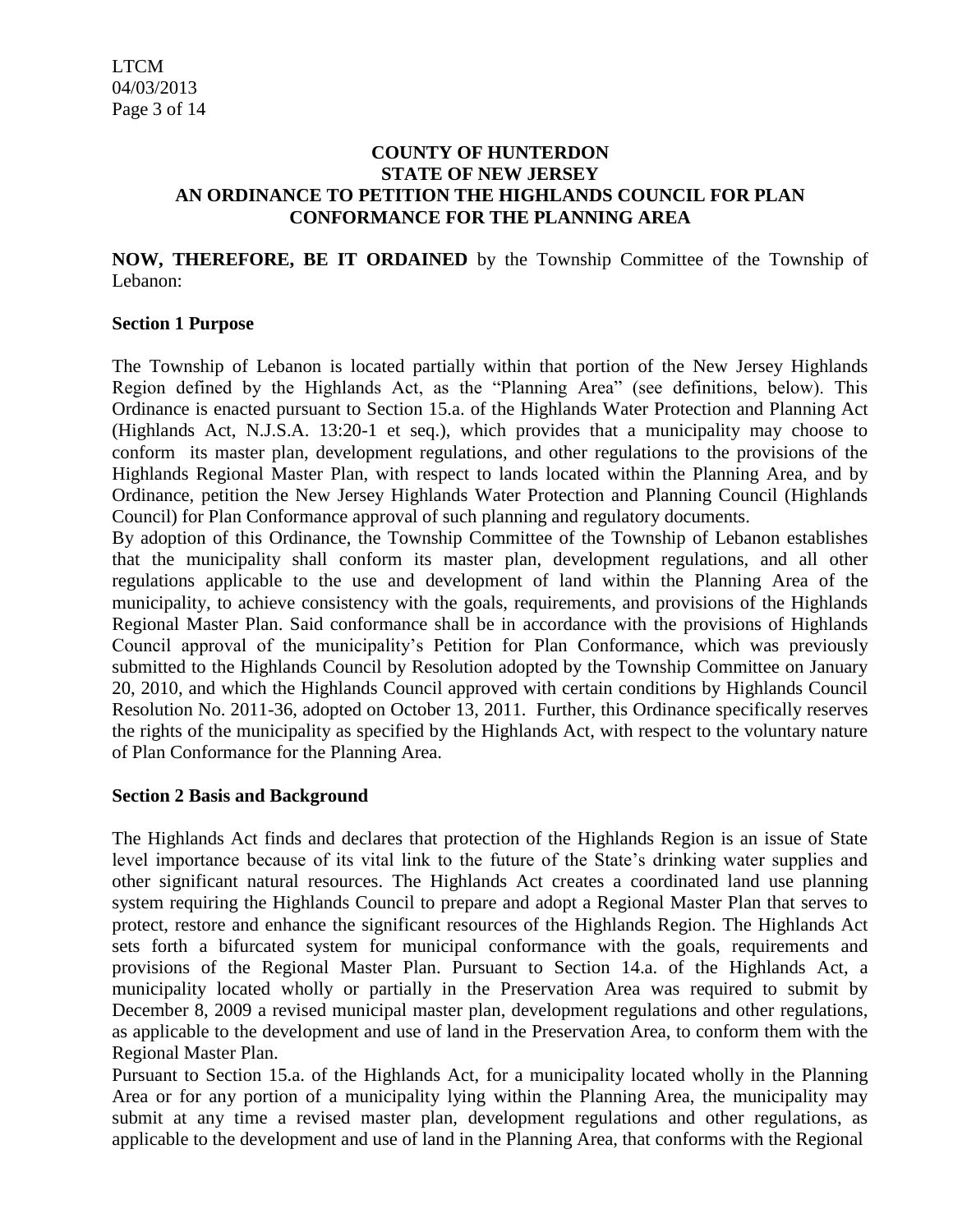LTCM 04/03/2013 Page 4 of 14

Master Plan. Plan Conformance by a municipality is strictly voluntary for lands in the Planning Area.

Consequently, the Township of Lebanon, having lands in the Planning Area of the Highlands Region, did submit as part of a Petition for Plan Conformance to the Highlands Council on January 20, 2010, proposed revisions to the master plan, development regulations and other regulations that relate to the development and use of land in the Planning Area. On October 13, 2011 the Highlands Council adopted Resolution No. 2011-36 approving Lebanon Township's Petition for Plan Conformance. The approval was conditioned upon Lebanon Township's adoption of an ordinance pursuant to Section 15a of the Highlands Act, formally petitioning the Highlands Council for Plan Conformance for lands within the Planning Area.

#### **Section 3 Applicability**

This Ordinance applies to the development and use of land located in the Planning Area of Lebanon Township, as defined by Section 7 of the Highlands Act.

#### **Section 4 Definitions**

For the purpose of this Ordinance, the following terms, phrases, words, and their derivations shall have the meanings stated herein unless their use in the text of this Ordinance clearly demonstrates a different meaning. When not inconsistent with the context, words used in the present tense include the future, words used in the plural number include the singular number, and words used in the singular number include the plural number. The word "shall" is always mandatory and not merely directory.

**Highlands Council** – means the New Jersey Highlands Water Protection and Planning Council**.** 

**Highlands Act –** means the Highlands Water Protection and Planning Act, P.L. 2004, c.120, as amended, codified in part at N.J.S.A. 13:20-1 *et seq.*

**Highlands Region** means all that area within the boundaries of the municipalities listed in subsection a. of section 7 of the Highlands Act.

**Planning Area** - means lands within the Highlands Region not within the Preservation Area (N.J.S.A. 13:20-7).

**Plan Conformance –** means the process by which a municipality revises the master plan, development regulations and other regulations related to the development and use of land to conform them with the goals, requirements, and provisions of the Regional Master Plan in accordance with the Highlands Plan Conformance Guidelines.

**Preservation Area** – means that portion of the Highlands Region so designated by subsection b. of section 7 of the Highlands Act.

**Regional Master Plan–** means the Highlands regional master plan or any revision thereof adopted by the Highlands Council pursuant to N.J.S.A. 13:20-8.

**Section 5 Petition for Plan Conformance**The Township of Lebanon hereby formalizes its Petition for Plan Conformance to the Highlands Council, declaring it fully effective for lands in the Planning Area of the municipality, said Petition having been approved by the Highlands Council subject to the conditions as set forth in Highlands Council Resolution No. 2011-36, adopted on October 13, 2011.

# **Section 6 Reserved Right of Withdrawal for Planning Area**

At any time, the Township of Lebanon may withdraw its Petition for Plan Conformance for the Planning Area. In such event, any approvals, rejections or conditions of the revised municipal master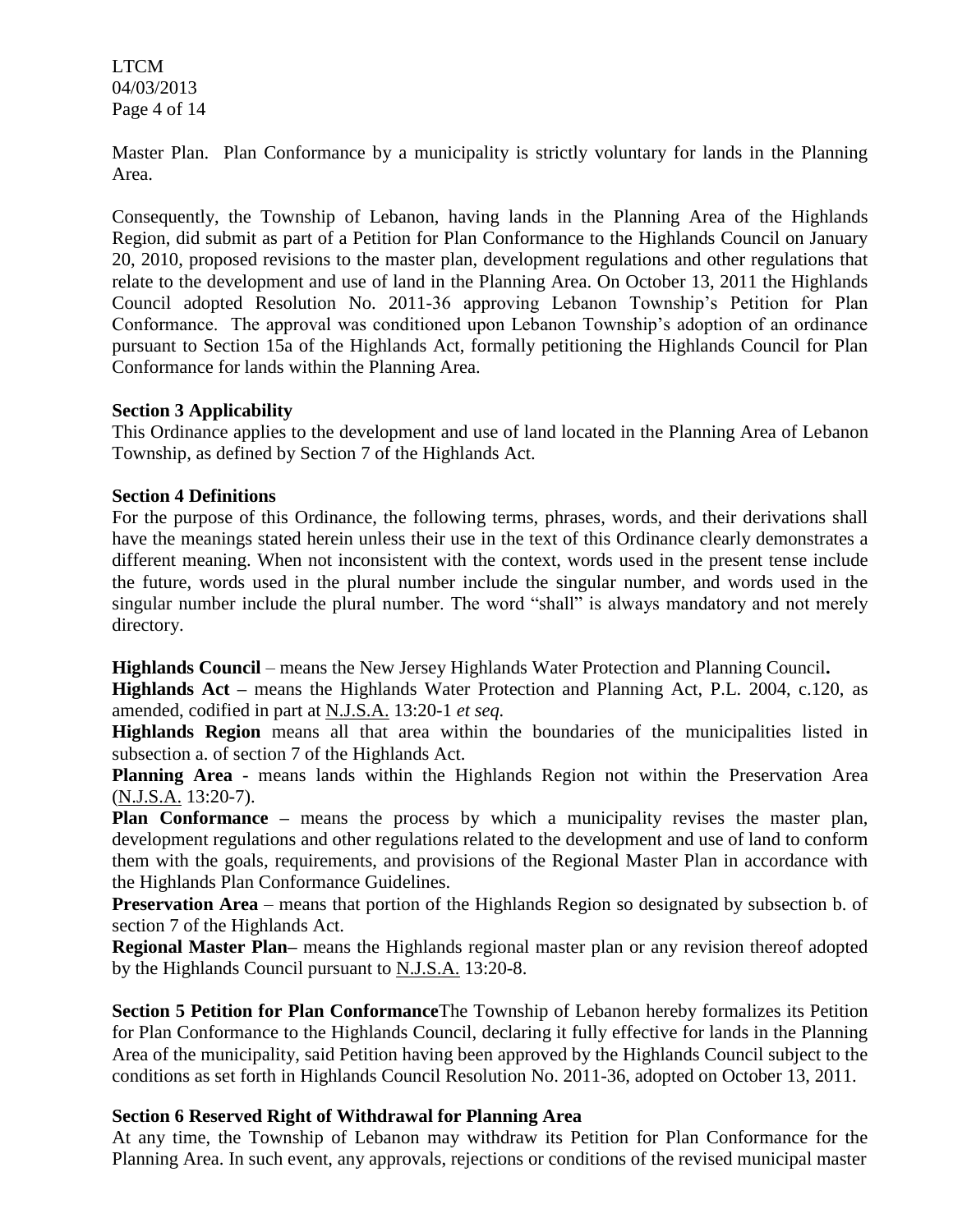LTCM 04/03/2013 Page 5 of 14

plan, development regulations or other regulations that pertain to the Planning Area, as set forth by the Highlands Council in approving Resolution No. 2011-36, will not be binding upon the Township of Lebanon. Any such withdrawal, should it occur, shall require repeal of this Ordinance, and shall be followed by formal notification to the Highlands Council, sent within ten (10) days of adoption by certified mail and including a certified copy of such repealing ordinance.

**Section 7 Planning Grants and Technical Assistance**Upon application of Lebanon Township, the Highlands Council has made, or will make, grant funding and other financial and technical assistance available to the Township for the reasonable costs associated with the revision of the master plan, development regulations or other regulations, which revisions are designed to bring those plans and regulations into conformance with the Regional Master Plan. The Highlands Council shall provide grant funds for all mandatory aspects of Plan Conformance in accordance with the Plan Conformance Grant Program, and may also provide grant funds for the discretionary aspects of Plan Conformance as determined by the Highlands Council. As Plan Conformance for lands in the Planning Area is strictly voluntary, Lebanon Township retains the right to withdraw the Petition relating to lands lying in the Planning Area from the Plan Conformance process at any time.

#### **Section 8 Effective Date**

This ordinance shall take effect immediately upon final passage, approval, and publication as required by law.

#### **NOW, THEREFORE, BE IT FURTHER ORDAINED** that:

1. All ordinances or portions of ordinances which are inconsistent with this Ordinance shall be repealed as to their inconsistencies only.

2. If any provision or paragraph of this Ordinance shall be held invalid by any court of competent jurisdiction, the same shall not affect the other provisions or paragraphs of this Ordinance, except so far as the provision or paragraph so declared invalid shall be separable from the remainder or any portion thereof.

#### **Introduction**

**Ordinance No. 2013-05- Affordable Housing Residential Development** 

# **ORDINANCE NO. 2013-05 TOWNSHIP OF LEBANON COUNTY OF HUNTERDON STATE OF NEW JERSEY AN ORDINANCE TO REVISE, AMEND AND SUPPLEMENT THE CODE OF THE TOWNSHIP OF LEBANON CHAPTER 110, TITLED "AFFORDABLE HOUSING", SPECIFICALLY SECTION 110-3, TITLED "RESIDENTIAL DEVELOPMENT FEES", SECTION 110-5, TITLED "ELIGIBLE EXACTION, INELIGIBLE EXACTION AND EXEMPTIONS", AND SECTION 110-10, TITLED "DEFINITIONS"**

Mayor McKee stated that the Committee will be considering Ordinance 2013-05 due to difficulties in collecting COAH fees through renovations and the redevelopment of existing homes. Essentially,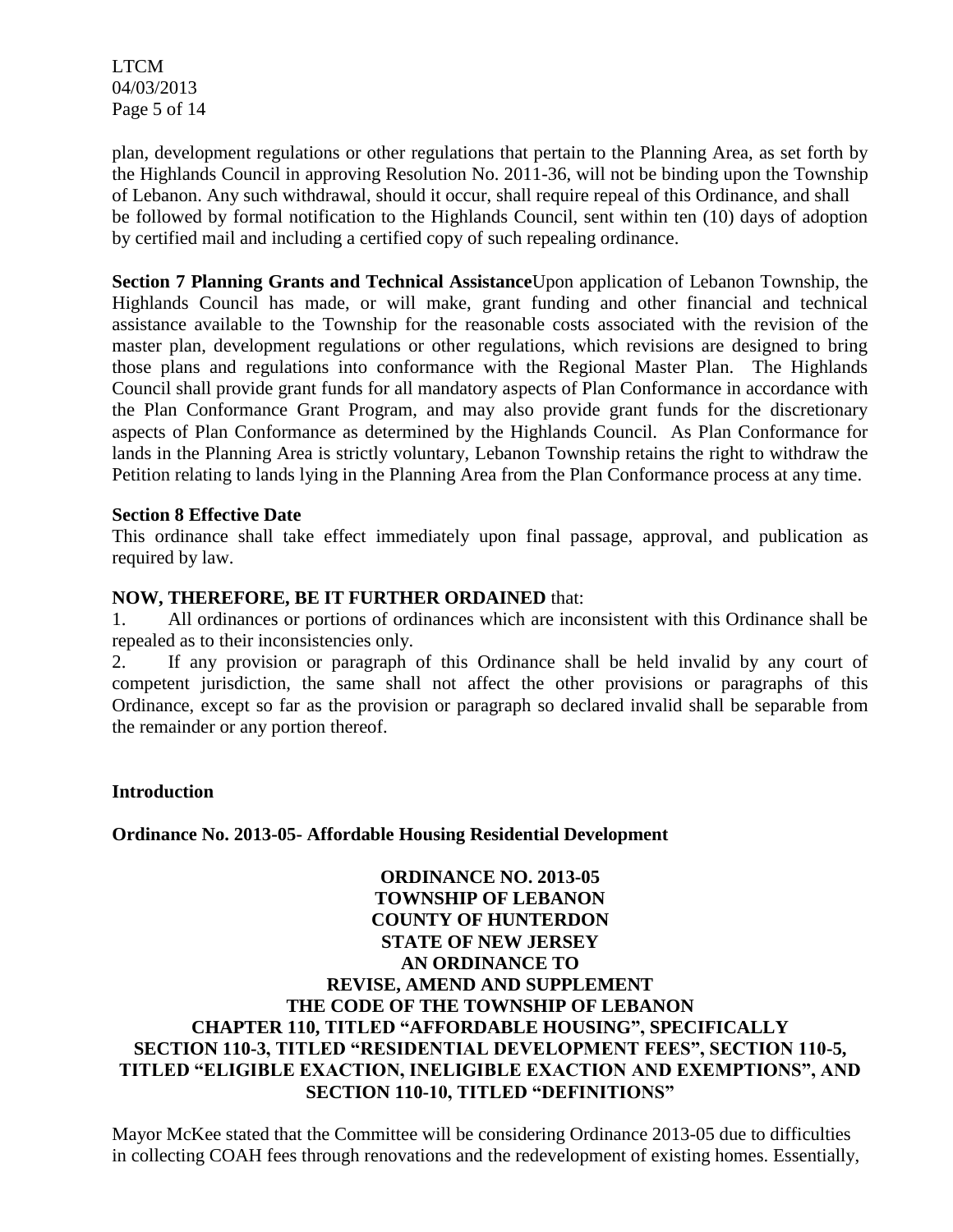LTCM 04/03/2013 Page 6 of 14

complete new dwellings were being built connected to existing small homes and no development fees were collected. To insure that the Township does not lose out on development fee payments, for substantial renovations, the residential addition cost threshold has been lowered to \$10,000.00 for increased square heated living space. The ordinance also provides for the increase in residential development fees on new houses, from 1% of assessed value to 1½ %.

Mr. Cryan stated that he feels that the term "Developer" is somewhat misleading as it sounds to be only for new construction or new developments. Mr. Cryan questioned what impact the ordinance will have on the residents in doing upgrades to their homes. Mr. Cryan stated that the \$10,000.00 cost for an addition seems low as there is not much you can do with that amount of money. Mr. Cryan asked what items would be included the \$10,000.00 cost. Attorney Cushing stated that fees for the project would possibly be determined by the way the Construction Code Official measures it. Attorney Cushing provided the Committee with the definition of a "Developer" as stated in the Municipal Land Use Law. Mr. Cryan stated his concerns with increasing costs for the residents.

Mayor McKee stated that in the future, in Highlands areas, development will consist of homes being knocked down and rebuilt or major additions will be constructed in the future. This is where the residents will have to pay the builder's fees. Mayor McKee questioned how to fund COAH when there are so few new homes being built in the Township. Mr. Cryan stated that the ordinance appears to penalize the residents who are trying to improve their homes. Mr. Milkowski stated that the residents will only have to pay the fee if they increase the size of their home. Ms. Schriver stated that she questions if the amended ordinance will correct the problem of fees not being paid.

Mayor McKee stated that the concept of the ordinance is correct a problem, however; the \$10,000.00 figure may be too low of an amount. Possibly the percentage of the increase of the square footage of the house needs to be considered as opposed to the cost.

Ordinance 2013-05 was tabled to a later meeting for reconsideration.

# **OLD BUSINESS**

# **Municipal Complex Cell Tower – Co-Locator Agreement**

Mayor McKee stated that during Public Comment Mr. Casale stated his concerns with the Colocator's payment of rent and the insurance coverage for the Municipal Complex Cell Tower. Mayor McKee asked Attorney Cushing if the Township is protected by Verizon's insurance. Attorney Cushing stated that Verizon is required under the lease to provide a minimum of coverage for an entire series of events that may arise in connection with the tower. Attorney Cushing stated that Verizon listed the Township as additionally insured.

Attorney Cushing stated that there is a lease with the primary tenant and the Township. There is also a lease between the tenant and the Co-locator which the Township does not see. In order to bridge the two leases there is a Co-locator Telecommunications Site Lease Agreement which acknowledges the history of the matter. This lease establishes an obligation for the Co-locator to pay a 3% rent increase annually, which needs to be verified. The lease also states that all of the terms in connection with the relationship between the co-locator and the Township are governed by the master lease between the Township and the primary tenant. Attorney Cushing stated that the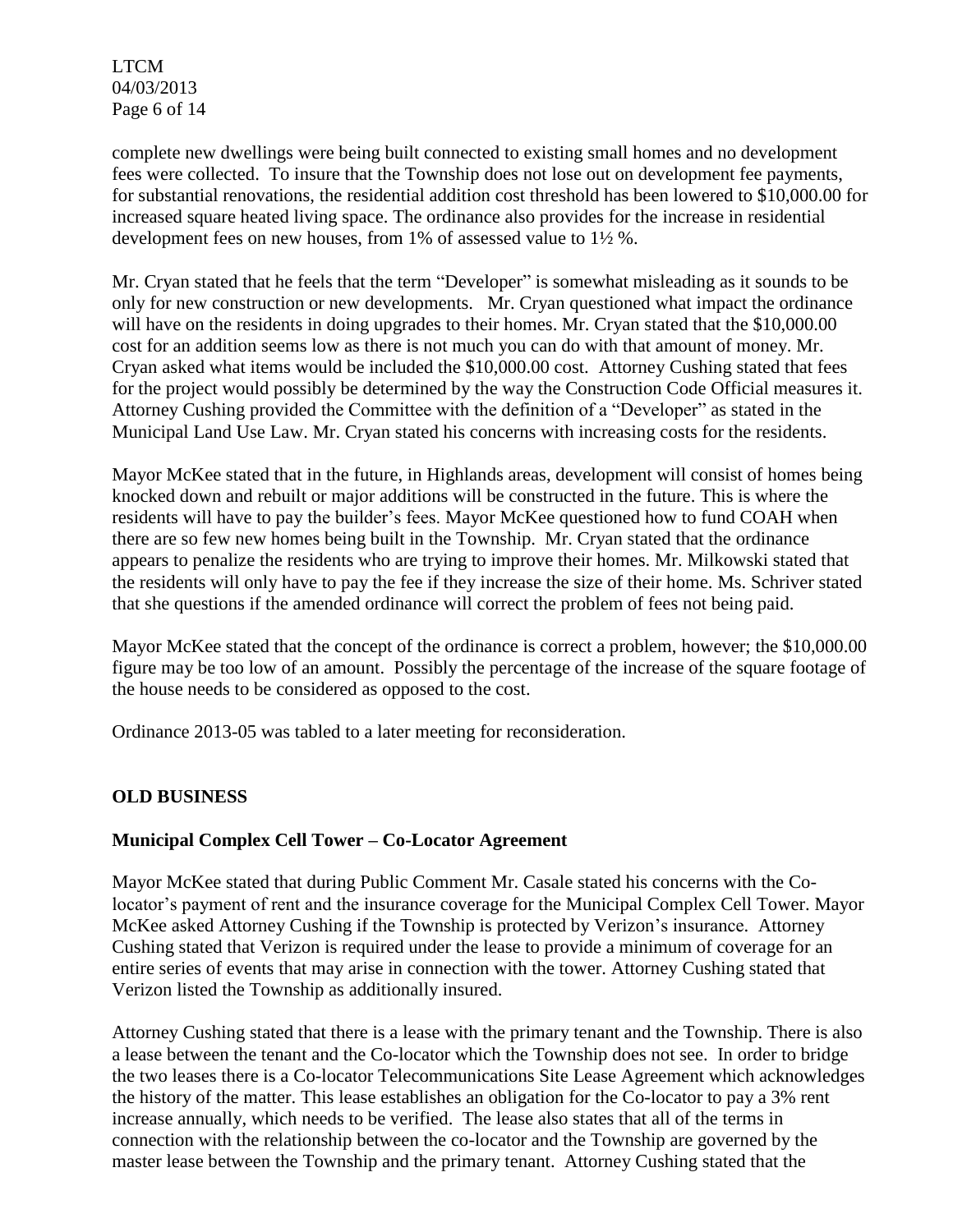LTCM 04/03/2013 Page 7 of 14

document also refers to a "license supplement" which alters some of the terms between Verizon and the Co-locator.

Attorney Cushing stated that question is now; does the Township receive rent from the tenant and when does it begin?

Attorney Cushing noted that he has tremendous respect for the contributions that Mr. Casale has made on this subject matter and stated that has been a true asset to the Township, however, Attorney Cushing recommended that the Township Committee move forward with the Co-locator Agreement. Attorney Cushing stated that it would most likely be very time consuming and costly in making an attempt to receive past rent from Nextel.

Mr. Milkowski stated that he is concerned with a Co-locator not obtaining their electrical permits with the purpose of freezing out the competition. Mr. Milkowski asked if there is a way to prevent this from happening by changing the language to read that rent is due when the approval is issued. Attorney Cushing stated that if the agreement is signed and the Co-locator just has to pull the electrical permit, he feels that the Township is in a practical position to say that, with due diligence, the permit must be pulled in 30 days. Mr. Milkowski wants to be sure that it does not drag out.

Ms. Schriver stated that she would like to see the Township attain the rent, however, at this point she agrees with Attorney Cushing in moving forward and recommended that Nextel work fairly with the Township.

Mayor McKee stated that he feels that the Committee needs to take a position and would like to see Nextel do their due diligence in obtaining their electrical permit. Mr. Milkowski and Mr. Morrison agreed.

*Motion by Ms. Schriver, seconded by Mr. Cryan and carried by unanimous favorable roll call vote,* the Township Committee authorized the Mayor and Clerk to execute the Co-locator Telecommunications Site Lease Agreement stating the rent will start on May 3, 2013.

# **Request for a Red Light/Siren Permit – Edward Schaffer**

Mayor McKee stated that this matter is back on the agenda as there was some confusion in the motion that was made at the last meeting. Ms. Schriver stated that based on the discussion at the last meeting it appeared that the request should be denied due to the vehicle not being a Township vehicle and that it can be driven by any individual. Ms. Schriver also noted that a red light permit has never been approved by the Township in the past.

Mr. Milkowski stated that he would vote one way as a fire chief and another way as a Committee member; therefore, he would be abstaining on the vote.

*Motion by Ms. Schriver, seconded by Mayor McKee and carried by favorable roll call vote, the* Township Committee denied a red light permit for Edward Schaffer. AYES: Schriver, McKee, Morrison ABSTAIN: Milkowski, Cryan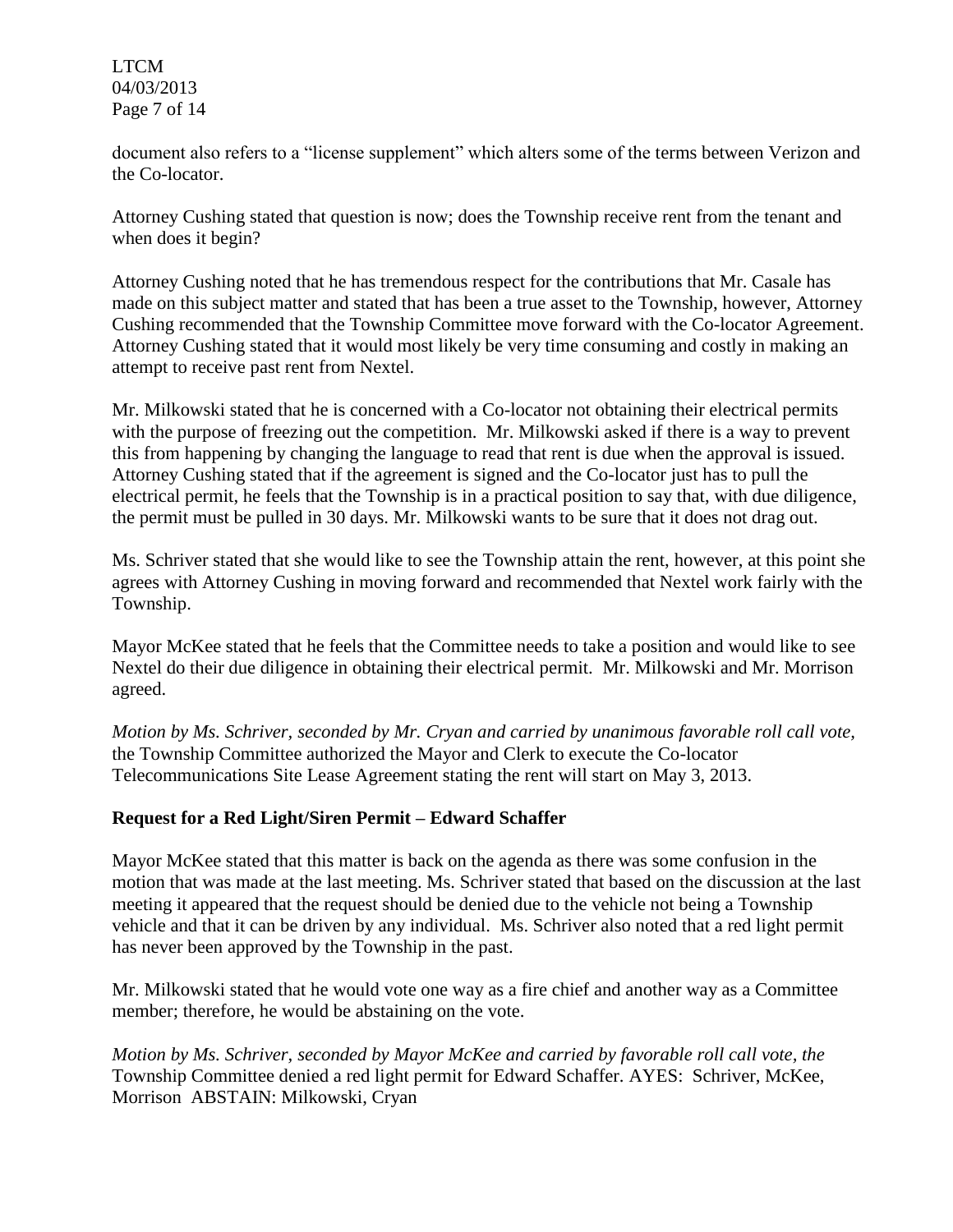LTCM 04/03/2013 Page 8 of 14

#### **Tino DeSantis – Request to Store EMS Patient Records**

Attorney Cushing stated that the prior Rescue Squad had EMS records which were generated in connection with their procedures. When the Squad filed for bankruptcy the records were transferred to the Bankruptcy Trustee and the Trustee has had possession and supervision of the records since that time. The bankruptcy is still ongoing, however; it is winding down. The Trustee feels that he should now be able to turn the records over to the Township. The Township has concerns with the volume of records and the ability to store them, as well as, apprehensions with HIPA issues. The administrative burden and having to deal with OPRA requests is also something to consider. Attorney Cushing stated that his firm has reached out to the Attorney for the Bankrupt and he was unaware of the issue and will be looking into it. Consequently, Attorney Cushing does not have an answer as to the quantity of documents. Attorney Cushing stated that relative to OPRA requests, normally it would be a plaintiff or a defendant in a lawsuit who would request EMS records. Normally the practice would be to produce a subpoena or court order to obtain a record and due to confidentiality issues, the records would not be release without that type of document. Attorney Cushing stated that the Fire Department is now collecting the same records with its operations. Attorney Cushing noted that as time goes on demand for the records will decrease. Attorney Cushing stated that the bankruptcy lawyer is bound by law to do something with the records and is hoping to receive information that there is not a large quantity of records. Then, possibly the Township can consider legally disposing of what can be disposed of and storing the remaining documents.

Mr. Milkowski stated that if the bankruptcy attorney is able to purge the records, which can legally be disposed of, he would like that to be accomplished prior to the records coming to the Township. Mr. Milkowski stated that he feels that this could be a burden to the Township.

Once the Committee is informed of the volume of records the request will be considered again.

#### **Township Historians – Facebook Page**

Ms. Laurie Hoffman stated that she is present to request that the Historians and Museum have a Facebook page. Ms. Hoffman stated that the logo has been removed from the original page and the name has been changed to the Friends of Lebanon Township Museum. Ms. Hoffman stated that they reached out to Webmaster Karen Newman to see if she would be the administrator of the page. Ms. Newman can then sensor the comments placed on the page. Attorney Cushing stated that his concern is that Township is subject to the Constitution and the First Amendment creates certain rights. Attorney Cushing provided his apprehensions with a public bulletin board. Attorney Cushing stated that controls need to be considered on restricting outsiders from commenting on the site. Ms. Hoffman stated that at this time the page has controls in place but there is less interest being shown because people want to be able to ask questions. Attorney Cushing stated that since the page is under a Township Committee it cannot sensor comments under the First Amendment. Attorney Cushing stated that there can be a page established by a parallel but private entity as long as there is a statement on the page that notes that the group is a private organization and not part of the Township.

# **Keith Chambers – DPW Garage Project**

Architect Keith Chambers stated that he requested to be placed on the agenda to discuss the status of the Temporary Certificate of Occupancy which was issued by the Construction Code Official on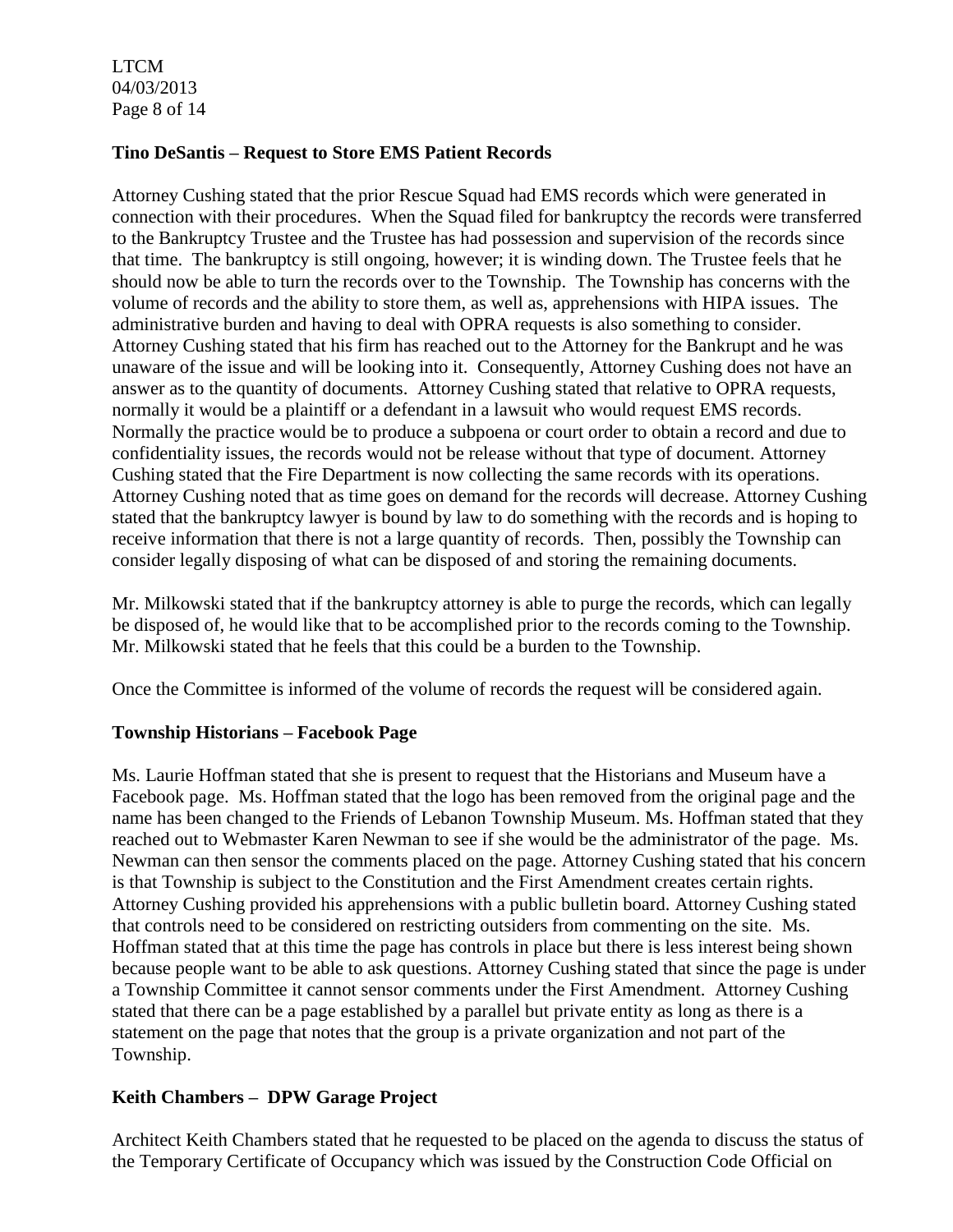LTCM 04/03/2013 Page 9 of 14

March 15, 2013. The DPW was able to occupy the building as of that time. There were issues for the contractor to address and they are working on the punch list at this time. The Certificate of Substantial Completion has been provided to the Committee for consideration at this meeting and once it is signed the contractor will have 5 days to finish punch list. Mayor McKee asked what happens after the 5 days, if the punch list is not complete. Mr. Chambers stated that the Township Attorney will then need to get involved and write letters. Mr. Chambers stated that the Township is still holding \$100,000.00 of the contractor's money and would think that he wants to get his money. The DPW has been in the building since March 18, 2013 and all issues are being addressed. Mr. Cryan stated that there was a commitment from the contractor that the building would be done by February 28, 2013 and it is now April. Mr. Cryan questioned why the contractor is not just finishing up. Mr. Chambers stated that at the end of a project it is always a chore to get the subcontractor's back to finish the job. Mr. Chambers stated that tomorrow is the plumbing inspection, if it passes, the CSC will be issued and the contractor will have 5 days to complete the remaining items.

Mr. Milkowski asked about the "liquidated damages" clause in the contact. Attorney Cushing stated that there is a completion date listed in the contract and periodically there may be a need for extensions to be granted. Discussion was held on liquidated damages, the project timeline and the punch list of remaining items to be completed.

Mr. Chambers is to write a letter to the contractor stating the areas of concern that he has and should inform the contractor of the interference they are causing in the Township conducting business by having to move things around to accommodate the contractor. The TCO is essentially; occupancy with limitations. Attorney Cushing stated that he will review the liquidated damages clause in the contract. Mr. Cryan stated that he would like Attorney Cushing to look at the contract to see if there is the option to hire someone else to complete the project with the contractor's remaining funds.

# **DPW - Brush Plan**

Mr. Milkowski stated that during the storms the Committee discussed creating a policy for brush removal for future storms. Mr. Milkowski requested that Mr. Cryan meet with Mr. Gabriel to discuss a proposed policy. Mr. Cryan will meet with Mr. Gabriel.

# **March 6, 2013 Meeting Minutes**

At the March 20, 2013 meeting Mr. Milkowski had asked for two corrections to be made to the March 6, 2013 meeting minutes. Mr. Milkowski stated that in the minutes it read that Attorney Staples asked him if the Township purchased the block from the DPW building and Mr. Milkowski responded "no". Mr. Milkowski stated that he is not sure why he would have stated "no" since he would assume that anything the Township owns they would have had to be purchased. Mr. Milkowski stated the he was only going by memory in making the correction.

Mr. Milkowski stated that in regard to the Lighting Plan for the DPW building, he understood that Engineer Risse, who designed the site plan, had to step aside and allow another engineer to review the plan. Mr. Chambers stated that the engineer provided a waiver of completeness on the lighting plan. Mr. Chambers stated that he then presented to the Township what the lighting would be on the building and the Planning Board passed it. Mr. Milkowski stated that the lighting plan was done in accordance but it was not required because of the waiver.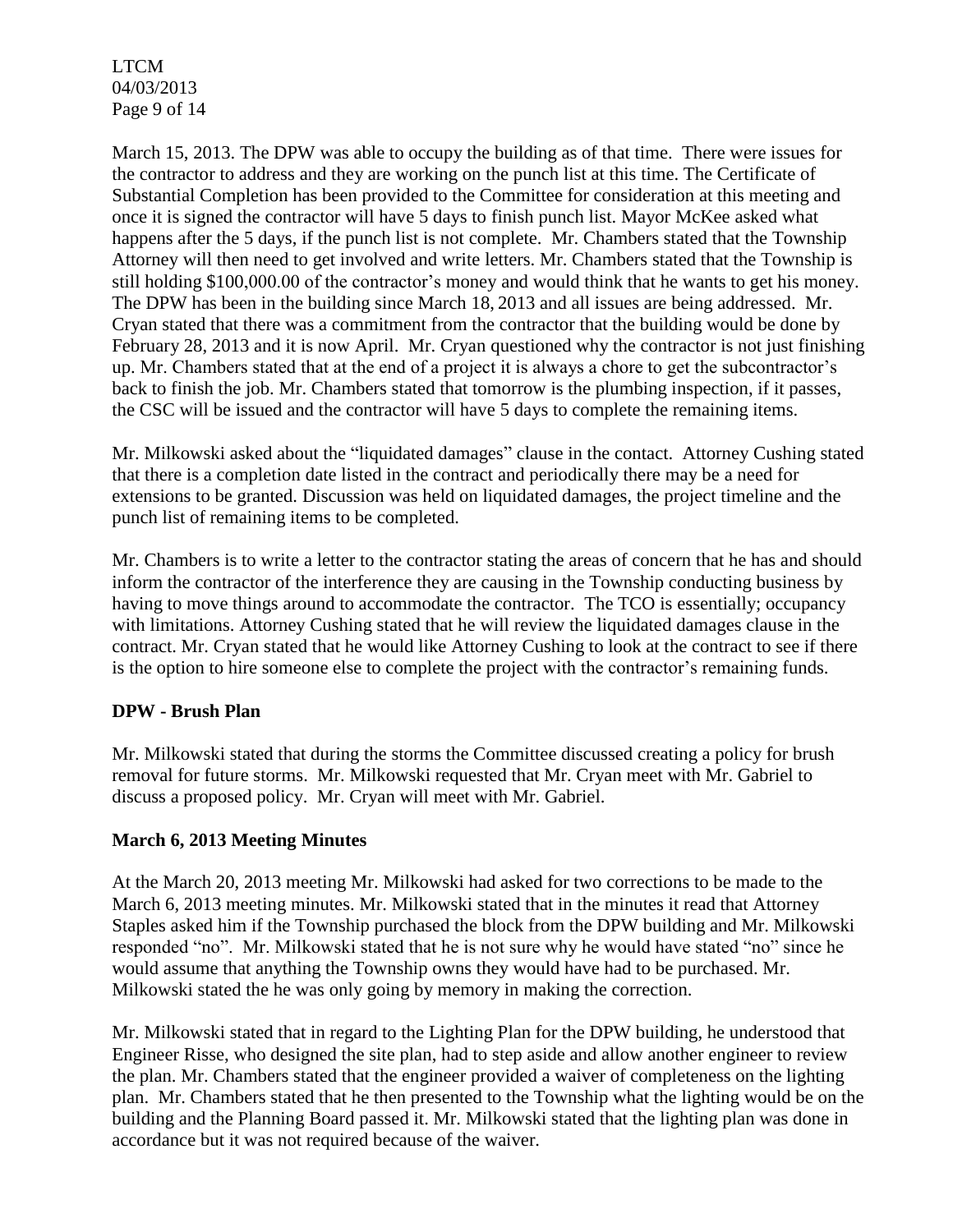LTCM 04/03/2013 Page 10 of 14

Mr. Chambers asked what is happening with the lighting on the building at this time. Mr. Milkowski stated that it was decided not to have the lights on in the evening unless they are needed. Mr. Chambers stated that he has heard that the Police are complaining about fueling the vehicles in the dark. Mr. Milkowski stated that he understands that there was supposed to be a small motion detector installed to light the way to the main light switch.

*Motion by Ms. Schriver, seconded by Mayor McKee and carried by favorable roll call vote, the* Township Committee authorized the minutes to be amended, back to their original content, as there was additional clarification provided based on a review of the meeting tape and it was determine that the original minutes were correct. AYES: Schriver, McKee, Morrison, Cryan ABSTAIN: Milkowski

#### **Maxwell Property Lot Line Adjustment**

Mr. Milkowski stated that there was a resolution adopted by the Township Committee relative to the acquisition of the Maxwell property. Mr. Milkowski stated that the Committee needs to approve hiring the surveyor to conduct the lot line adjustment. The Township Committee will cover the cost of the survey. Attorney Cushing will prepare professional services resolution for the next meeting.

#### **DPW Sign**

Ms. Schriver provided a copy of a picture of a proposed sign for the DPW building. Ms. Schriver stated that the sign is  $\frac{3}{4}$  inch MDO which is made for signs. It is guaranteed for 5 years and will usually last 10 years. Ms. Schriver stated that pressure treated lumber shrinks and warps, therefore; it is not made for signs. Ms. Schriver stated that the cost for the sign is \$500.00.

# **NEW BUSINESS**

# **SADC Application – Block 18 Lot 28 - Farmland Preservation**

Mayor McKee stated that a letter was received from the SADC stating their intent to purchase Block 18 Lot 28, on Califon-Cokesbury Road, for Farmland Preservation. The SADC is asking for a response from the Committee stating their support for the acquisition or to provide other comments relative to such.

*Motion by Ms. Schriver, seconded by Mr. Morrison and carried by unanimous favorable roll call*  vote, the Township Committee endorsed the SADC application for Farmland Preservation for Block 18, Lot 28, contingent on there being no financial burden to the Township.

# **PRESENTATION OF VOUCHERS**

Committee Members provided a description of vouchers exceeding \$1000.00.

*Motion by Ms. Schriver, seconded by Mr. Morrison and carried by unanimous favorable roll call*  vote, the Township Committee approved the April 3, 2013 bill list in amount of \$30,570.00.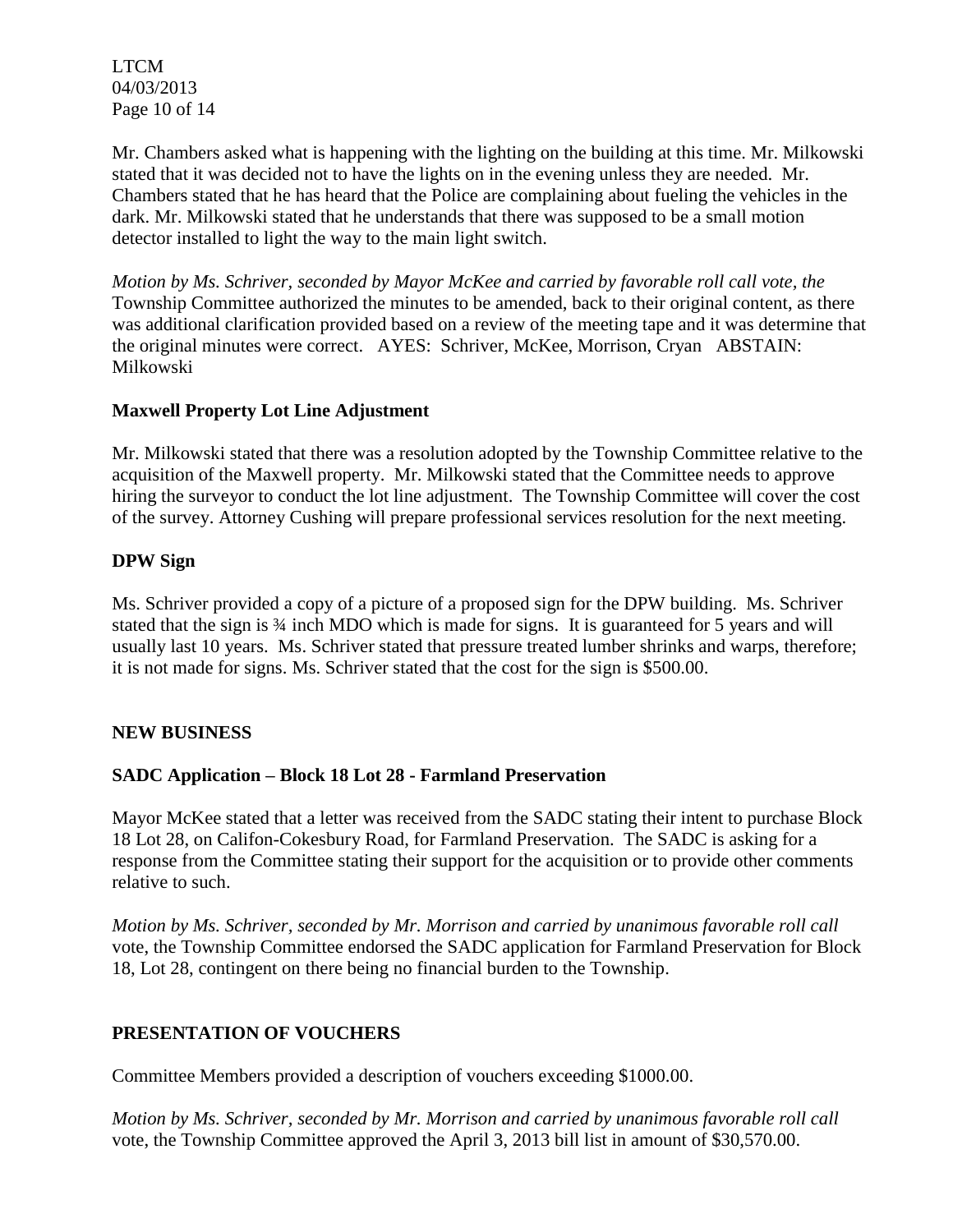LTCM 04/03/2013 Page 11 of 14

#### **CORRESPONDENCE**

- a. Township Historians March 7, 2013 Meeting Minutes
- b. Assemblyman Erik Peterson Senate Bill No. 2511

#### **PUBLIC COMMENTS**

*Motion by Mr. Cryan, seconded by Mr. Schriver and carried by unanimous favorable roll call vote*, the Township Committee opened the Public Comment portion of the meeting.

Mr. Brian Wunder stated that there were two storms in the last two years and he has a list of more than 20 volunteers that would like to be involved in helping out during storms or emergencies. Mr. Wunder suggested a CERT type program and stated that the biggest complaint he had last year was neighbors not being able to check on neighbors.

Mr. Wunder suggested yearly employee evaluations as the government should be run more like a business. Mr. Wunder stated that the DPW matter should have possibly been discussed in executive session. He does not know where the line was with the contract. Attorney Cushing stated that there has been so much public interest in the DPW project that he did not see a need to hold the discussion in executive session as the subject was better to be discussed publically. Mr. Wunder asked if there is an update on the LOSAP review. Attorney Cushing stated that the called auditor today, however; he was unavailable. Attorney Cushing left a message stating that the report must be ready for the April 17, 2013 meeting. Mr. Wunder asked if there was a cheaper alternative in demolishing the structures on Route 31, he feels that the Committee jumped too quickly. Mr. Wunder stated that in his opinion the professionals should have to chip in to cover the cost to correct the water tank error. Mr. Wunder stated that he thinks that it is odd that the Committee did not approve the red light permit for the Fire Chief's personal vehicle as he is a responsible person. Mr. Wunder asked if the Committee attended ethics classes and asked if the Township paid for the classes. Mr. Wunder stated that he was surprised at the last meeting when Mr. Milkowski's brother asked the Committee if he could bid on the demolition work. Mr. Wunder stated that he did not agree with the Township Attorney in his advice to the Committee relative to such as Mr. Milkowski and his brother are in business together. Attorney Cushing stated that his firm provided the Committee with a written memo stating that it is not unethical for an individual, even if he is on the Governing Body, to do business with the Township as long as he does not vote on the matter. Attorney Cushing stated that it could be a different issue on a political level and on an appearance level. Attorney Cushing stated that he does not give advice to the Governing Body on wisdom issues, he only provides advice on legal issues. Attorney Cushing stated that the voters choose the wisdom of the Governing Body. Mr. Wunder told Mr. Cryan that he feels that he brings good sense to the Committee and that he appreciated his statements on being fair to the taxpayers.

Mr. Anthony Casale stated that he understands the position the Committee took on the cell tower decision. Discussion was held on the electrical permits for the cell tower.

Mr. Casale stated that he understands why the Committee voted the way they did on the red light permit based on the comments made by the Committee.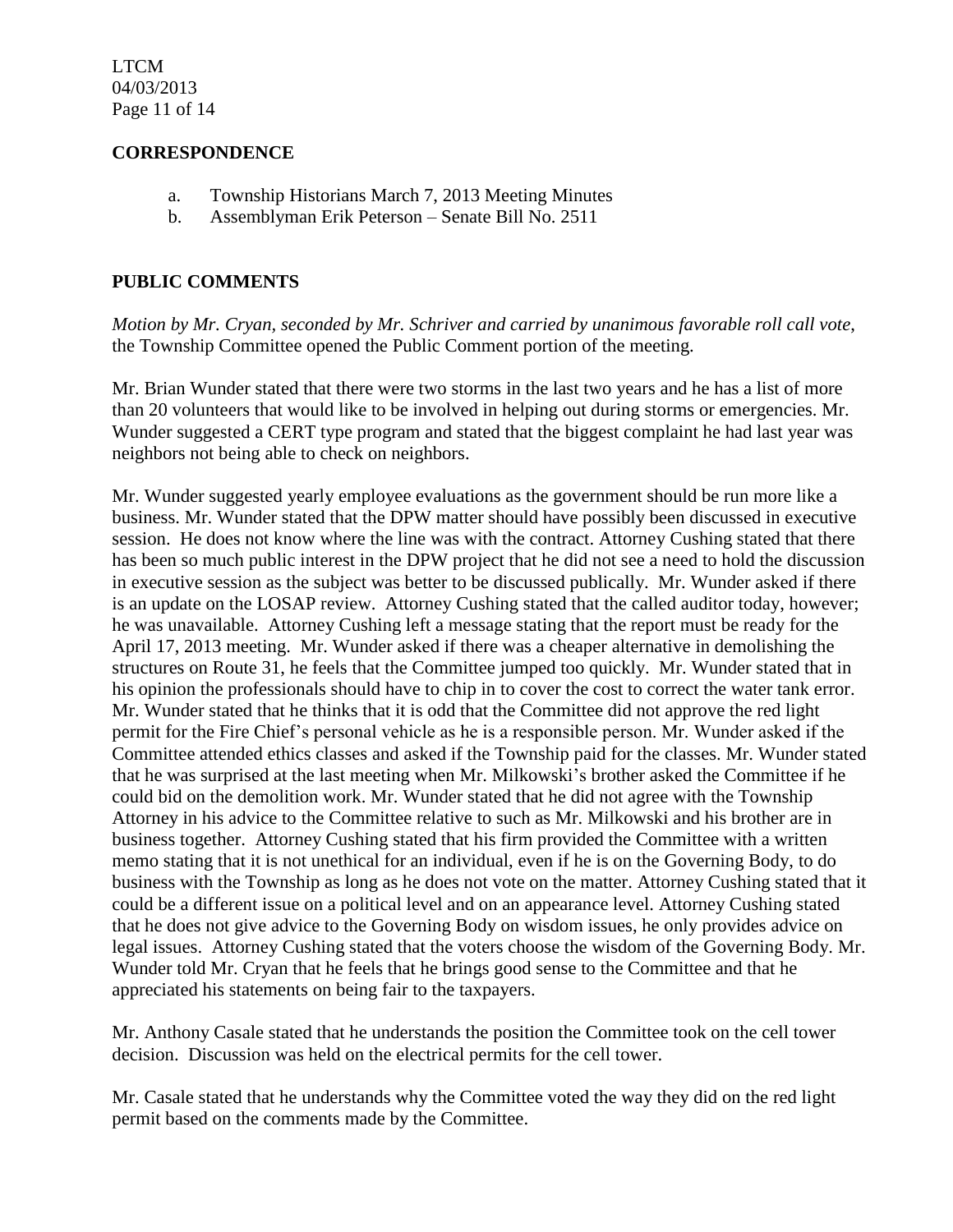LTCM 04/03/2013 Page 12 of 14

Mr. Casale stated that he does not believe that the Township is successors to the prior Squad and asked Attorney Cushing that if a private doctor dies, where the records go? If there is a place for these sorts of files to be kept, Mr. Casale suggested sending the prior Squad records there also.

Mr. Casale asked what happens with the TCO for the DPW building, on April 14, 2013, if everything is not in place. Mr. Chamber stated that the Construction Department will fine the contractor.

Mr. Casale thanked the Committee for tabling Development Fee Ordinance and noted areas of concern that he has. Discussion was held on the recommendations Mr. Casale had on the proposed ordinance.

Mr. Victor Hoffman asked the Committee, relative to Ordinance 2013-05; if there is an increase in square footage of a building wouldn't that give an idea as to how much money is involved with the improvement? Mr. Hoffman suggested having rates or steps. Mr. Hoffman noted that taxes will increase with the improvements. Mr. Hoffman asked if there have been many situations in the Township where it is necessary for the Committee to consider the ordinance. Mayor McKee stated that there have been a few. Mr. Milkowski stated that there were two instances provided to the Committee with one costing the Township, through attorney fees. Mr. Milkowski stated that the Committee is addressing this matter based on the recommendation of the Township Planner. Mr. Hoffman asked if it would be necessary to obtain a CO for any work that is done. Mayor McKee stated that it would be necessary to receive a CO. Mr. Hoffman asked why the CO could not be held until the fees are paid.

Ms. Nancy Darois stated that she is disgusted with the Township Garage project and said that the contractor should be fined. Ms. Darois stated that she feels that the lights should be on at the garage because it is too dark.

Mr. Wunder stated that he sent a text message to Tino DeSantis to see what the volume is of the squad records. Mr. Wunder stated that most of the patients were Township residents and the Township is better to have the records here rather than to store them with someone else.

Mr. Casale stated that that the Township does not need a new Development Fee Ordinance, the parties' involved just need to pay attention and follow through.

Mr. Casale informed the Committee that he questions if he would have chosen to demolish the buildings on Route 31 and explained why.

*Motion by Mr. Schriver, seconded by Mr. Milkowski and carried by unanimous favorable roll call*  vote the Township Committee closed the public comment portion of the meeting.

*Motion by Ms. Schriver , seconded by Mr. Milkowski and carried by unanimous favorable roll call*  vote, the Township Committee approved Resolution No. 49-2013 and convened in executive session at 9:45p.m.

> **TOWNSHIP OF LEBANON COUNTY OF HUNTERDON STATE OF NEW JERSEY**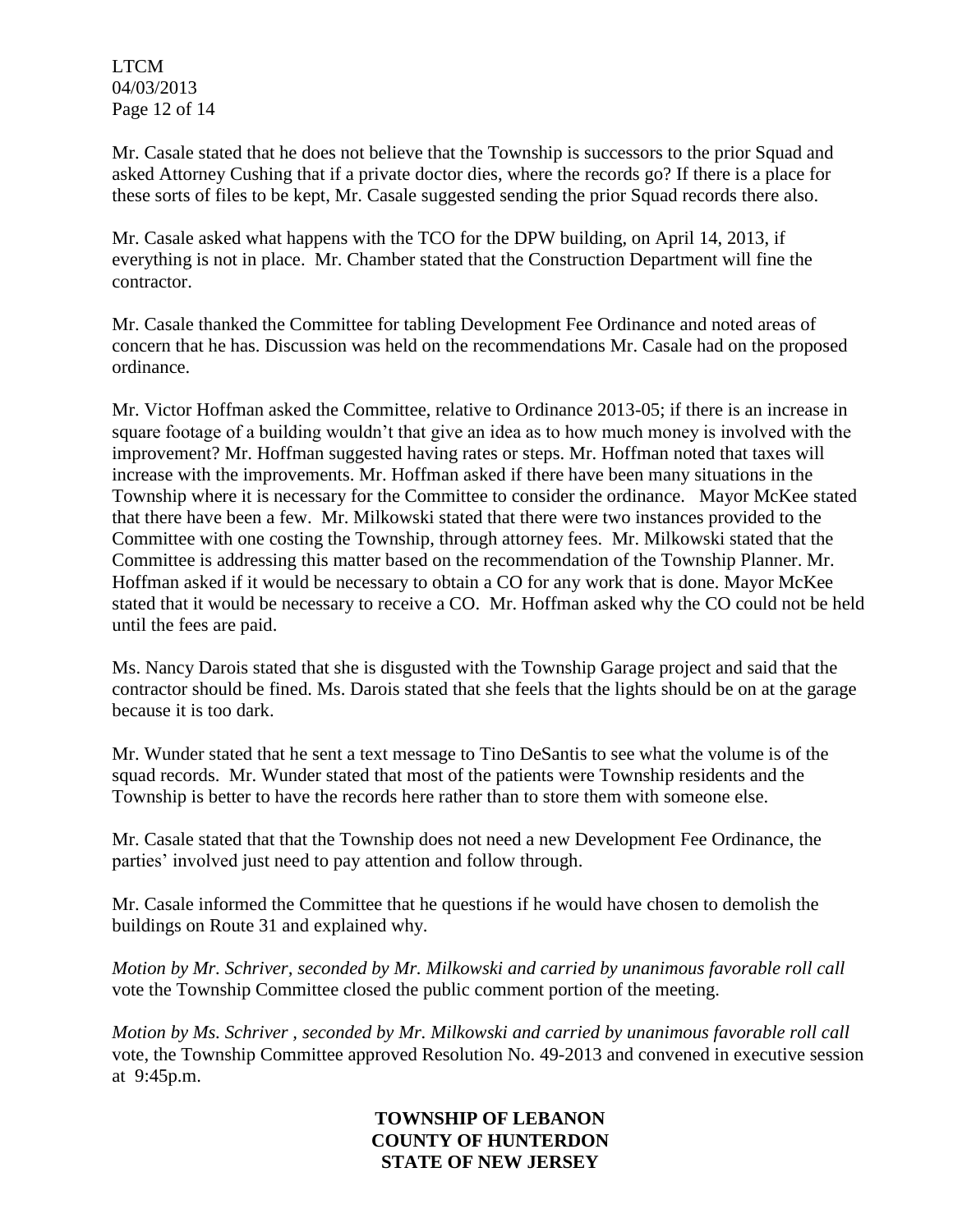LTCM 04/03/2013 Page 13 of 14

# **RESOLUTION NO. 49-2013 RESOLUTION AUTHORIZING EXECUTIVE SESSION**

WHEREAS, the Open Public Meetings Act; *N.J.S.A.* 10:4-6 *et seq*., declares it to be the public policy of the State to insure the right of citizens to have adequate advance notice of and the right to attend meetings of public bodies at which business affecting the public is discussed or acted upon; and

WHEREAS, the Open Public Meetings Act also recognizes exceptions to the right of the public to attend portions of such meetings; and

WHEREAS, the Mayor and Committee find it necessary to conduct an executive session closed to the public as permitted by the *N.J.S.A*. 40:4-12; and

WHEREAS, the Mayor and Committee will reconvene in public session at the conclusion of the executive session;

NOW, THEREFORE, BE IT RESOLVED by the Mayor and Committee of the Township of Lebanon, County of Hunterdon, State of New Jersey that they will conduct an executive session to discuss the following topic(s) as permitted by *N.J.S.A*. 40:4-12

A matter which Federal Law, State Statute or Rule of Court requires be kept confidential or excluded from discussion in public (Provision relied upon:

 $\qquad \qquad$  ):

A matter where the release of information would impair a right to receive funds from the federal government;

\_\_\_\_\_\_A matter whose disclosure would constitute an unwarranted invasion of individual privacy;

\_\_\_\_\_\_A collective bargaining agreement, or the terms and conditions thereof (Specify contract:

 A matter involving the purpose, lease or acquisition of real property with public funds, the setting of bank rates or investment of public funds where it could adversely affect the public interest if discussion of such matters were disclosed; Real Estate Acquisitions;

Tactics and techniques utilized in protecting the safety and property of the public provided that their disclosure could impair such protection;

\_\_\_\_\_\_Investigations of violations or possible violations of the law;

 $\qquad \qquad )$ ;

 X Pending or anticipated litigation or contract negotiation in which the public body is or may become a party; (The general nature of the litigation or contract negotiations is: \_\_\_Professional Service Contracts – . The public disclosure of such information at this time would have a potentially negative impact on the municipality's position in the litigation or negotiation; therefore this information will be withheld until such time as the matter is concluded or the potential for negative impact no longer exists.)

 Matters falling within the attorney-client privilege, to the extent that confidentiality is required in order for the attorney to exercise his or her ethical duties as a lawyer; (The general nature of the matter is:

OR the public disclosure of such information at this time would have a potentially negative impact on the municipality's position with respect to the matter being discussed; therefore this information will be withheld until such time as the matter is concluded or the potential for negative impact no longer exists.*)*;